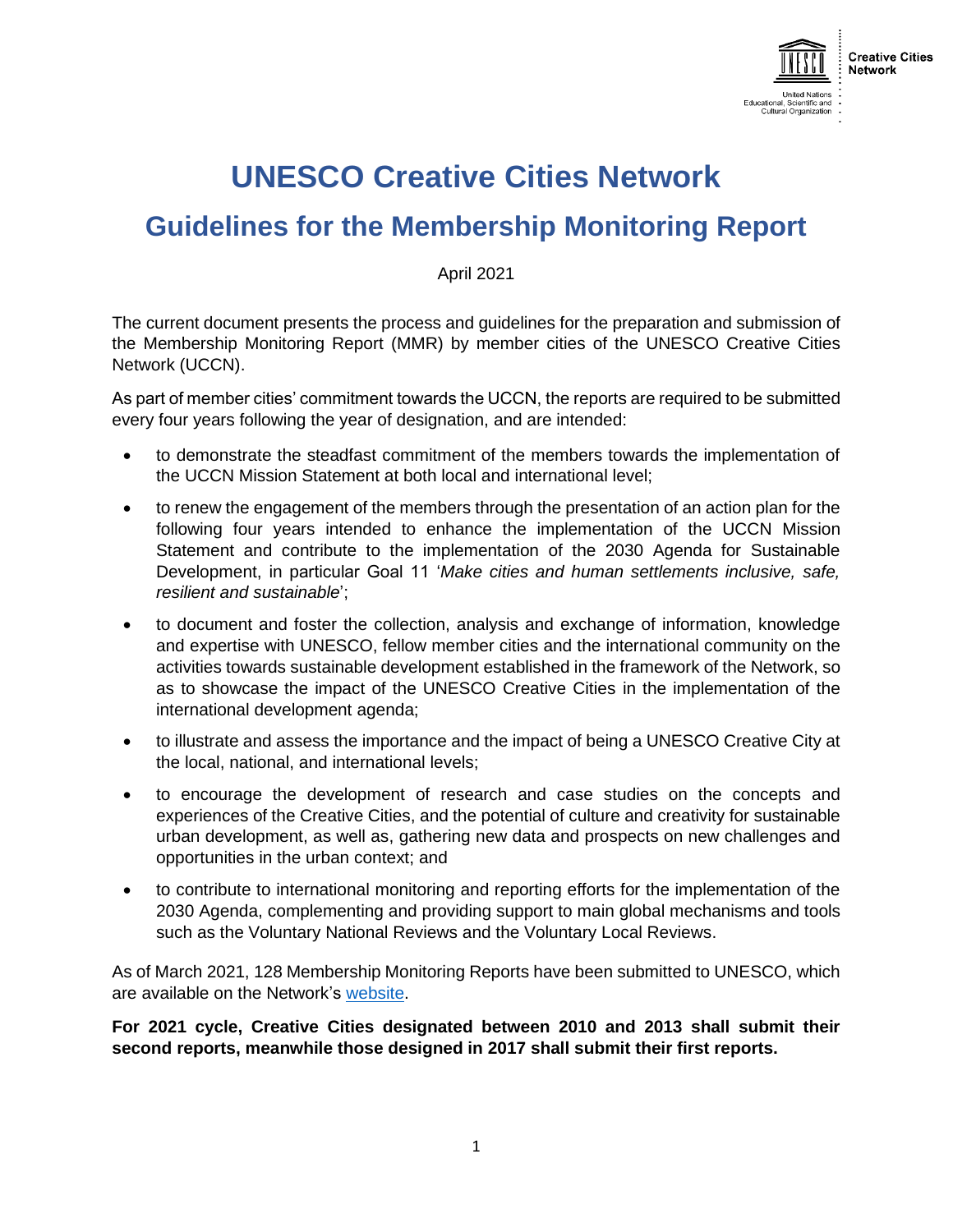### **1. BACKGROUND**

In applying to become a member of the UNESCO Creative Cities Network, each city acknowledges its commitment to sharing best practices, developing partnerships, promoting creativity and the creative economy, strengthening engagement and participation in cultural life, and integrating culture and creativity in urban development plans. Moreover, in applying for membership, each city also acknowledges its commitment to participate in the areas of action set forth in the [UCCN Mission Statement.](https://en.unesco.org/creative-cities/sites/default/files/uccn_mission_statement_rev_nov_2017.pdf)<sup>1</sup>

In adhering to the Network's mission and objectives, member cities also agree to periodically submit a detailed report that contains information on the city's effective implementation of the objectives of the Network, and the impact of the activities related to its designation as a UNESCO Creative City. The process also recognizes the importance of actively communicating city's actions to UNESCO and its Member States, the fellow members cities of the Network, and other stakeholders and partners.

### **2. OBJECTIVES**

The objective of the Membership Monitoring and Reporting Exercise is to collect, analyze and share information, monitor and evaluate the impact of being a Creative City at the local and international levels, verify the steadfast commitment of the member cities of the Network, and assess trends in strengthening the role of culture and creativity as drivers of the economic, social and environmental dimensions of sustainable urban development.

In order to streamline the process by which member cities report on their different activities, the present Guidelines will serve as a guide to UNESCO and its Creative Cities. The objectives of the Guidelines are thus two-fold:

- i. **For Member Cities**: The guidelines provide clear instructions on what is expected in terms of reporting once membership to the Network has been granted; and
- ii. **For UNESCO**: The guidelines streamline the process whereby the Secretariat acts as a clearing-house to collect the knowledge base produced by the member cities' reports with a view to: a) monitoring trends, and emerging challenges and opportunities; b) highlighting achievements and progress to better inform policy making of UNESCO Member States, and c) measuring the impact of the UNESCO designation.

The systematic collection, analysis, and dissemination of information will contribute to more effectively charting progress, showcasing concrete achievements of the UNESCO Creative Cities as well as alerting emerging issues regarding the impact of culture and creativity on sustainable urban development. Furthermore, the exercise provides information on effective policies, measures, strategies and partnerships, as well as supports evidence-based formulation and implementation of future action plans at the city level. The Membership Monitoring and Reporting Exercise further complements the information provided by member cities on a regular basis for

<sup>1</sup> UCCN Mission Statement can be referred at the following link: [https://en.unesco.org/creative](https://en.unesco.org/creative-cities/sites/default/files/uccn_mission_statement_rev_nov_2017.pdf)[cities/sites/default/files/uccn\\_mission\\_statement\\_rev\\_nov\\_2017.pdf](https://en.unesco.org/creative-cities/sites/default/files/uccn_mission_statement_rev_nov_2017.pdf)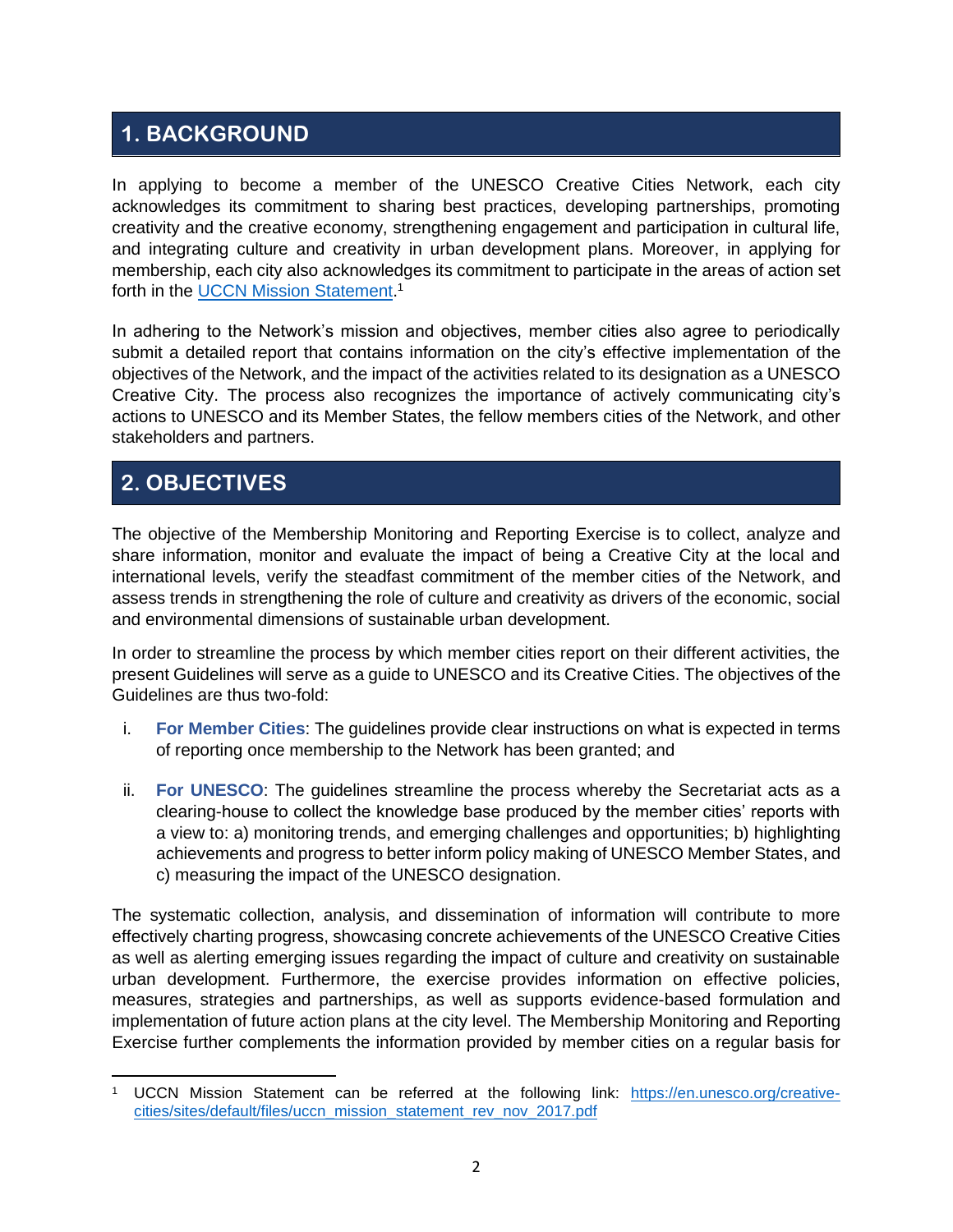communication and diffusion purpose via the UCCN website. The diverse set of information are related to the development of local policies, inter-city partnerships or organization of events, amongst others that have a direct link with the implementation of the Network's Mission Statement.

### **3. PROCESS**

Member cities are requested to submit their Membership Monitoring Reports to UNESCO every four years, starting from the year of designation. For the current cycle, member cities concerned should submit their reports by the deadline of **30 November 2021**. Reports should be submitted vi[a creativecities@unesco.org](mailto:creativecities@unesco.org) in a format (.doc and/or .pdf) suitable for e-publication. Please refer to the annex for the complete list of the aforementioned cities.

Once the reports are received by the Secretariat, they are published on the UNESCO Creative Cities Network website. The Secretariat will also transfer the reports to the member cities by creative field at the beginning of the following year for its evaluation. The coordinators coordinate and facilitate the evaluation process within their respective cluster. Each cluster should collectively determine its preferred working method to enhance participation and optimize the process.

The assessment process for each report will then be undertaken within each cluster and a shortconsolidated evaluation for each report using the Evaluation Form provided by the UCCN Secretariat should be submitted back to the Secretariat following this process. The results will be then transmitted to the concerned member cities.

### **4. MONITORING GUIDELINES**

The following monitoring guidelines reflect the spirit and objectives of the UCCN Mission Statement and the Designation Procedure.

The MMRs should be written in English and/or French and be as clear, concise, and informative as possible with supporting data when appropriate. It is highly recommended not to exceed a maximum of 18 pages in length. The reports can include illustrations, graphics and tables, as well as annexes with pertinent statistical data, case studies, research or communication materials. However, all supporting materials should be relevant and concise, and their sources should be duly mentioned.

The reports are intended to illustrate and assess the impact of the multitude of festivals, events, exchange programmes, partnerships, exhibitions, studies, measures, policies and other initiatives, organized by the member cities at the local and international levels in the framework of the Network. In this regard, the report should include the following information:

#### **I. EXECUTIVE SUMMARY**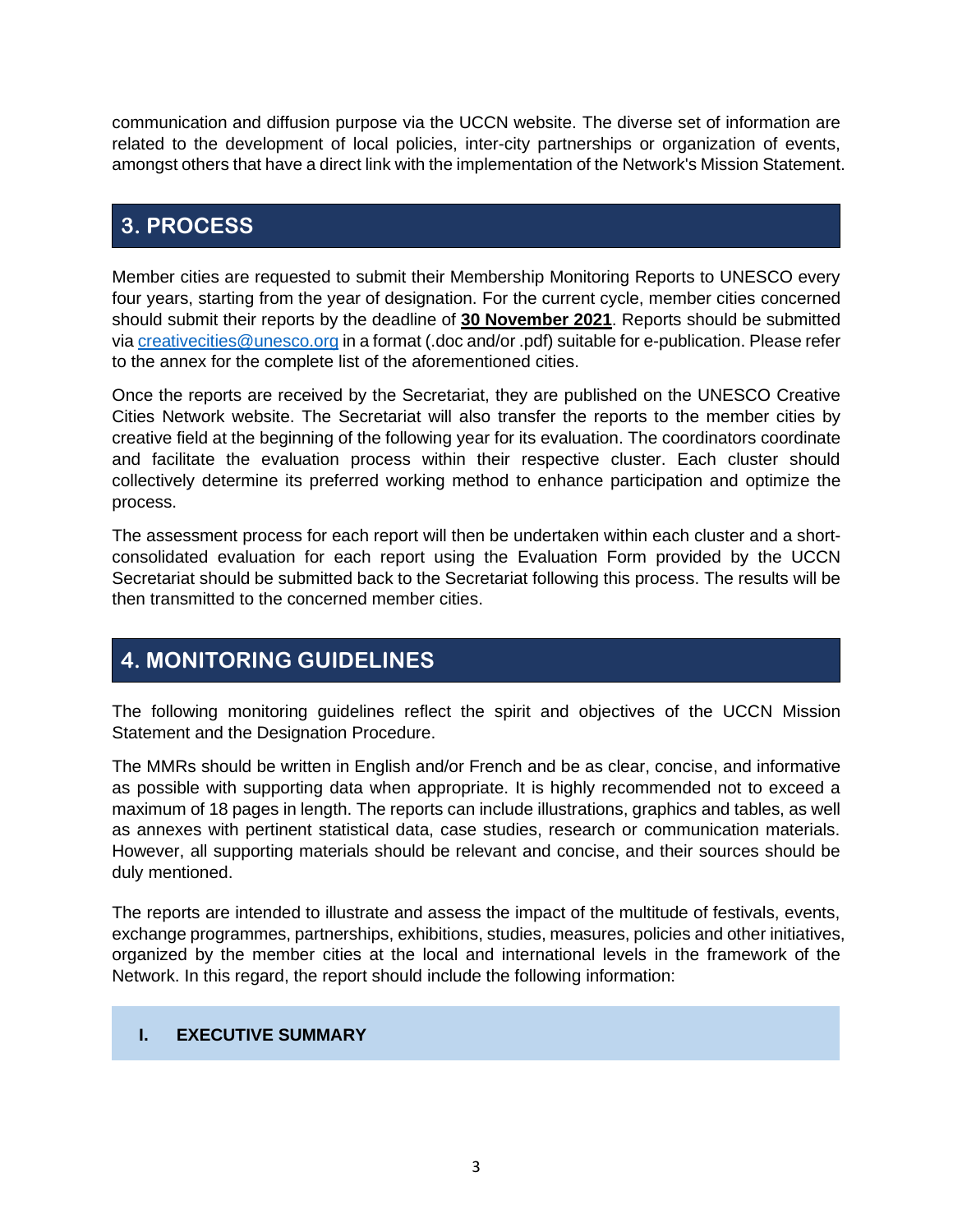#### **II. GENERAL INFORMATION**

- 2.1. Name of the city
- 2.2 Country
- 2.3 Creative field
- 2.4 Date of designation
- 2.5 Date of submission of the current report
- 2.6 Entity responsible for the report
- 2.7 Previous reports submitted and dates
- 2.8 Focal points of contact, including:
	- $\triangleright$  the designated focal point in charge of the daily management of the designation; and
	- $\triangleright$  whenever the designated focal point does not work directly within the city government, include the contact details of the officer in charge within the city government who will serve as a liaison.
- 2.9 Communication officer within the Municipality, responsible for broadening the outreach of the city initiatives

#### **III. CONTRIBUTION TO THE PROGRAMME'S GLOBAL MANAGEMENT**

- 3.1 Number of UCCN Annual Conferences attended in the last four years (please note that a regular participation in the Conference is compulsory)
- 3.2 Hosting of a previous or future UCCN Annual Conference
- 3.3 Hosting of working or coordination meeting(s) addressed to one or more UCCN creative field representatives (notably sub-network meetings)
- 3.4 Hosting of international conference(s) or meeting(s) on specific issues salient to the Creative Cities with a large participation of members of the Network
- 3.5 Financial and/or in-kind support provided to UNESCO in order to strengthen the sustainability of the UCCN in different areas including management, communication and visibility (dates, types of contribution, factual or estimated amounts, main objectives, etc.)
- 3.6 Serving as cluster coordinator or deputy coordinator and period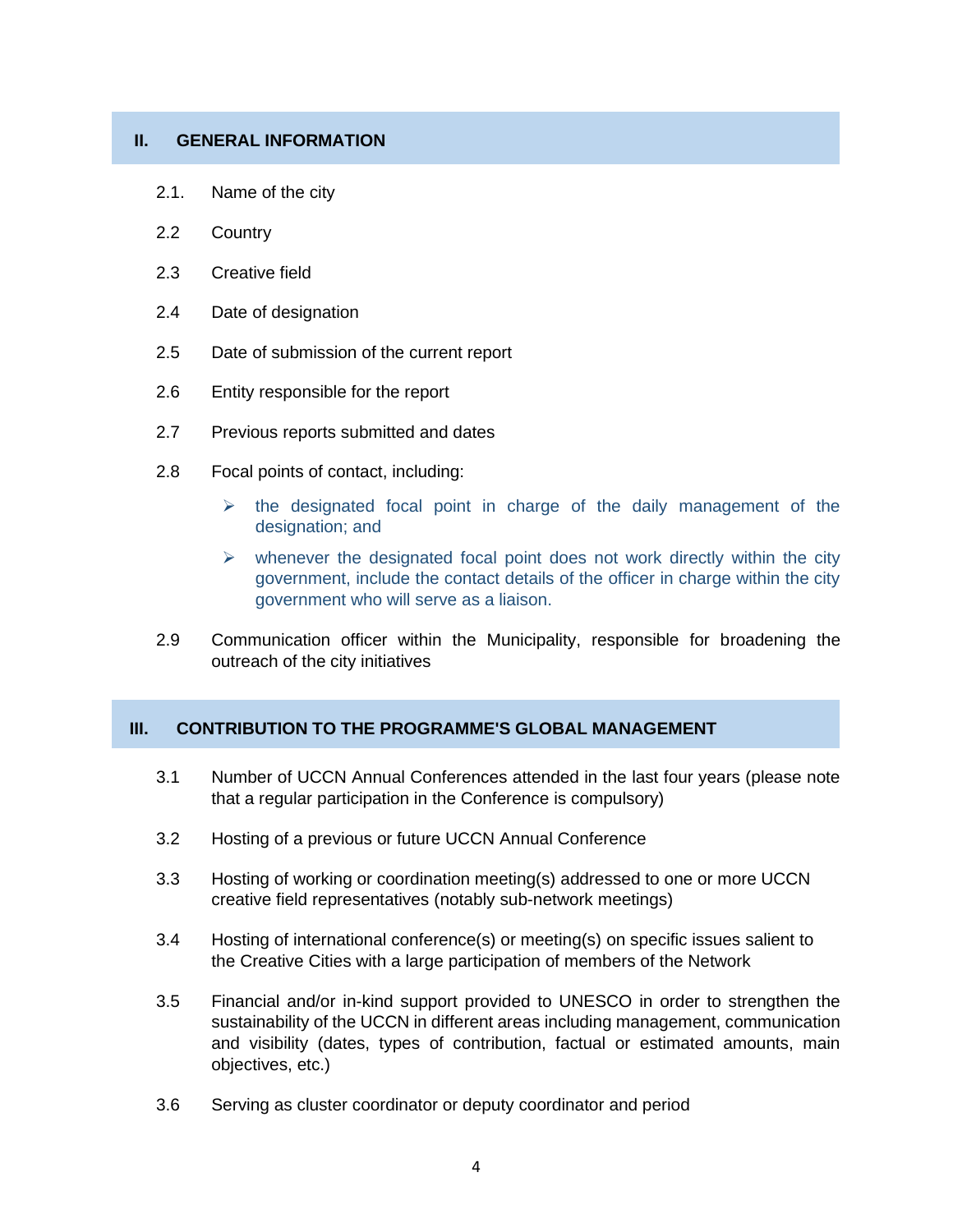3.7 Participation in the evaluation of previous applications (number of applications evaluated per Call for Application), and/or of previous Membership Monitoring Reports (number of reports evaluated per reporting exercise)

#### **IV. MAJOR INITIATIVES IMPLEMENTED AT THE LOCAL AND CITY LEVEL TO ACHIEVE THE OBJECTIVES OF THE UCCN**

Please summarize the main initiatives, partnerships, measures and policies implemented in the city's creative field and other related areas to achieve the objectives of the UCCN, as well as the implementation of the 2030 Agenda, during the last four years, paying special attention to the impact of the designation in:

- making culture and creativity an essential component of urban policies and actions for sustainable development, notably through participatory approach and partnerships involving the public and private sectors and civil society;
- strengthening the creative economy, notably through the creation, production, distribution and enjoyment of cultural goods and services;
- improving access to and participation in cultural life, notably for marginalized or vulnerable groups and individuals, and fostering youth engagement and gender equality;
- developing hubs of creativity and innovation and broadening opportunities for creators and professionals in the cultural sector;
- integrating culture and creativity into local development strategies, policies and plans; and
- bolstering awareness-raising on the UCCN, as well as enhancing the impact of culture and creativity in sustainable urban development and supporting research, analysis and dissemination in this particular field.

Please present only the major initiatives undertaken over the last four years aimed at implementing the UCCN's objectives. It is recommended to follow a result-based approach, as the reports should focus as much as possible on the outputs and impacts of the initiatives presented in the city's previous 4-year action plan.

Additional audio-visual support materials such as in the form of short videos, or images that showcase the diversity of the initiatives conducted, with a specific focus on innovation, development and education, are also welcome.

Member cities are also highly encouraged to provide in the Annex comparative data and statistics (progress over a four-year period) on a) the contribution of local cultural and creative industries (especially in the city's creative field) to the development of the city (contribution to GDP, employment, cultural participation, public expenditure on culture, etc.), and/or b) the impact of the designation at the local level, and/or c) urban creativity indexes or indicators. Research in these areas is particularly encouraged for sharing and peer-learning within the Network.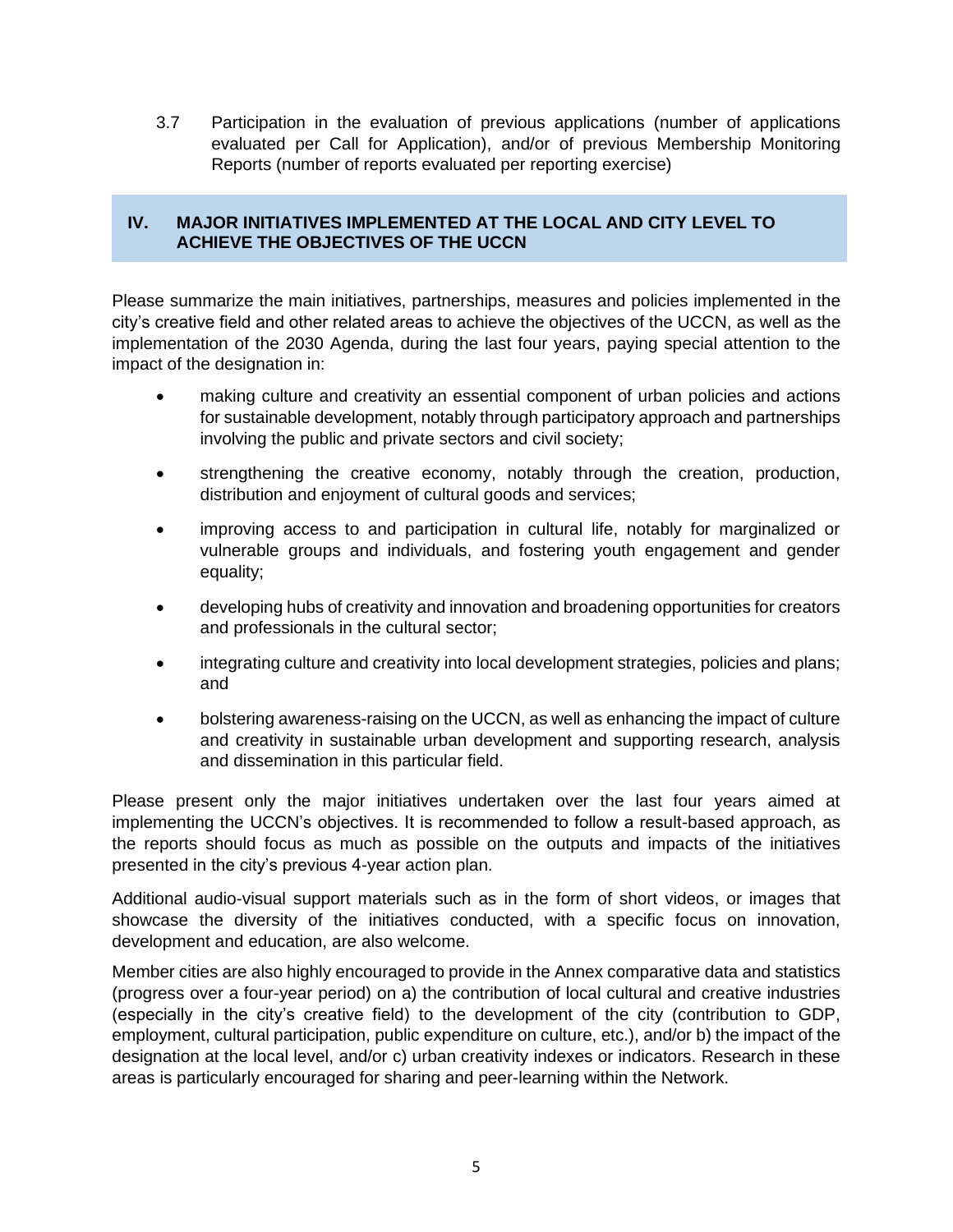#### **V. MAJOR INITIATIVES IMPLEMENTED THROUGH INTER-CITY AND INTERNATIONAL COOPERATION TO ACHIEVE THE OBJECTIVES OF THE UCCN**

Please summarize the main initiatives, partnerships, projects, exchange programmes, measures and/or studies implemented in collaboration with one or more UNESCO Creative Cities to fulfil the Network's objectives, as well as in line with the 2030 Agenda for Sustainable Development, during the last four years.

Kindly present only the major initiatives undertaken during the reporting period aimed at implementing the UCCN's objectives presented above following a result-based approach. Indeed, the reports should focus as much as possible on the outputs and impacts of the inter-city and international cooperation initiatives across Creative Cities.

#### **VI. PROPOSED ACTION PLAN FOR THE FORTHCOMING MID-TERM PERIOD OF FOUR YEARS**

Kindly present a medium-term action plan for the forthcoming four years, which correspond to the following reporting cycle, describing the main initiatives that the city commits to achieving, within the framework of its designation, the Network's objectives as well as toward the implementation of the 2030 Agenda for Sustainable Development, meanwhile monitoring and documenting progress vis-à-vis the previous monitoring and reporting period.

From the same perspective, the proposed initiatives must correspond to UCCN's objectives and areas of action highlighted in its Mission Statement, and to the Sustainable Development Goals. The action plan and proposed initiatives should be realistic and consistent.

6.1 Presentation of a maximum of three main initiatives, programmes or projects aimed at achieving the objectives of the Network at the local level, while highlighting expected outcomes and impacts.

Kindly note, of the three main initiatives, two must correspond to the designated creative field and one initiative should be of a crosscutting nature and linked with at least one of the other creative fields covered by the Network. The presentation of the proposed initiatives should notably include the objectives, the stakeholders, the beneficiaries and the expected results and outcomes. Initiatives supported by the city and involving the public and private sectors, civil society, professional associations and cultural institutions are highly encouraged.

6.2 Presentation of a maximum of three initiatives, programmes or projects aimed at achieving the objectives of the Network on an international level, particularly those involving other member cities in the Network

The presentation of the proposed initiatives should notably include the objectives, the stakeholders, the beneficiaries and the expected results and outcomes. Initiatives supporting the promotion of the Network in regions and countries that are under-represented in the Network, as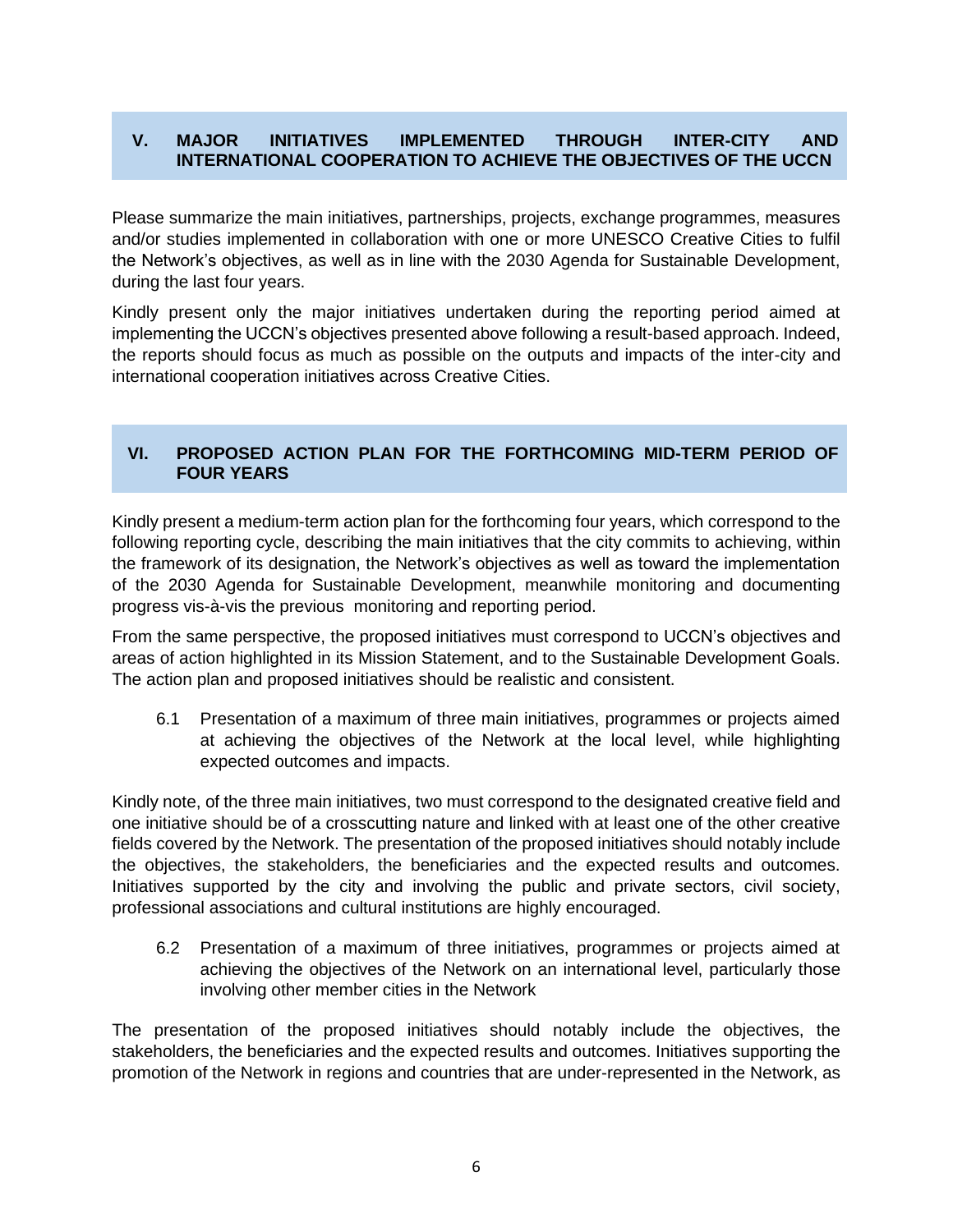well as actions involving cities in developing countries, are highly encouraged. A crosscutting initiative linking several of the creative fields covered by the Network can be presented.

6.3 Estimated annual budget for implementing the proposed action plan

Kindly present the estimated overall annual budget for implementing the proposed 4-year action plan, as well as the percentages that will be devoted to local and international initiatives. Provide detailed information on all of the resources that the city expects to contribute and mobilize, including both financial and in-kind resources (personnel, facilities, equipment, etc.). Please indicate any funding applications envisaged to national and/or international funding bodies, in order to complement the budget.

6.4 Plan for communication and awareness

Presentation of the communication and awareness plan for disseminating and promoting the objectives of the Network to a wider audience, as well as the impact of the proposed action plan.

#### **VII. INITIATIVES UNDERTAKEN IN RESPONSE TO AND FOR THE RECOVERY FROM COVID-19 (OPTIONAL)**

In light of the COVID-19 pandemic, cities may wish to elaborate upon the impact that the pandemic has had on the city's cultural and creative capital, especially in the designated creative field. Furthermore, cities are also encouraged to provide information on the impact of COVID-19 on the implementation of its 4-year action plan.

To mitigate the impact and support in the recovery from the pandemic is a shared objective for UNESCO and all its partners, notably the Creative Cities at the local level. In this regard, a maximum of five major initiatives/actions/policies implemented by cities, in particular, restoring the continuity of cultural and social life, as well as undertaking various measures to propel the recovery of the city from the pandemic, can be provided.

Information related to inter-city initiatives can also be reported upon, which further highlights the value of international collaboration in these trying times. The proposed initiatives should notably include the objectives, the stakeholders, the beneficiaries and the expected results, outcomes, and learning.

Relevant information related to change in polices or adapting new policies in support of the cultural and creative sector as well as inhabitants' daily life and wellbeing through culture and creativity may be provided.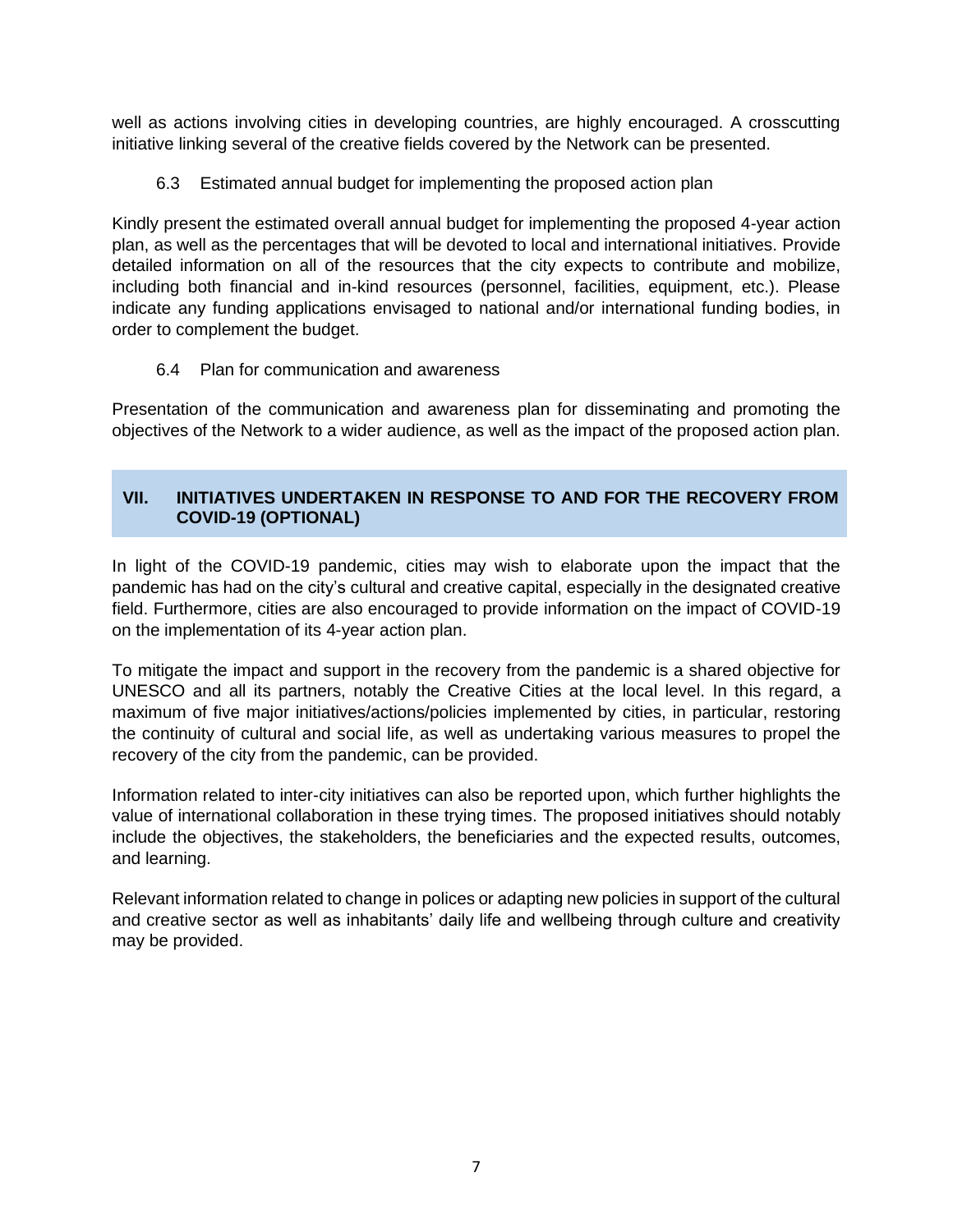## **Annex**

### Calendar for the submission of the Membership Monitoring Reports in 2021

#### **Submission deadline: 30 November 2021**

#### **The following cities designated between 2010 to 2013 should submit their second report**:

- Beijing (People's Republic of China) Design
- Bogota (Colombia) Music
- Brazzaville (Congo) Music
- Chengdu (People's Republic of China) Gastronomy
- Dublin (Ireland) Literature
- Enghien-les-Bains (France) Media Arts
- Fabriano (Italy) Crafts and Folk Art
- Graz (Austria) Design
- Hangzhou (People's Republic of China) Crafts and Folk Art
- Icheon (Republic of Korea) Crafts and Folk Art
- Jeonju (Republic of Korea) Gastronomy
- Krakow (Poland) Literature
- Norwich (United Kingdom of Great Britain and Northern Ireland) Literature
- Östersund (Sweden) Gastronomy
- Paducah (United States of America) Crafts and Folk Art
- Reykjavik (Iceland) Literature
- Saint-Etienne (France) Design
- Sapporo (Japan) Media Arts
- Seoul (Republic of Korea) Design
- Shanghai (People's Republic of China) Design
- Sydney (Australia) Film
- Zahlé (Lebanon) Gastronomy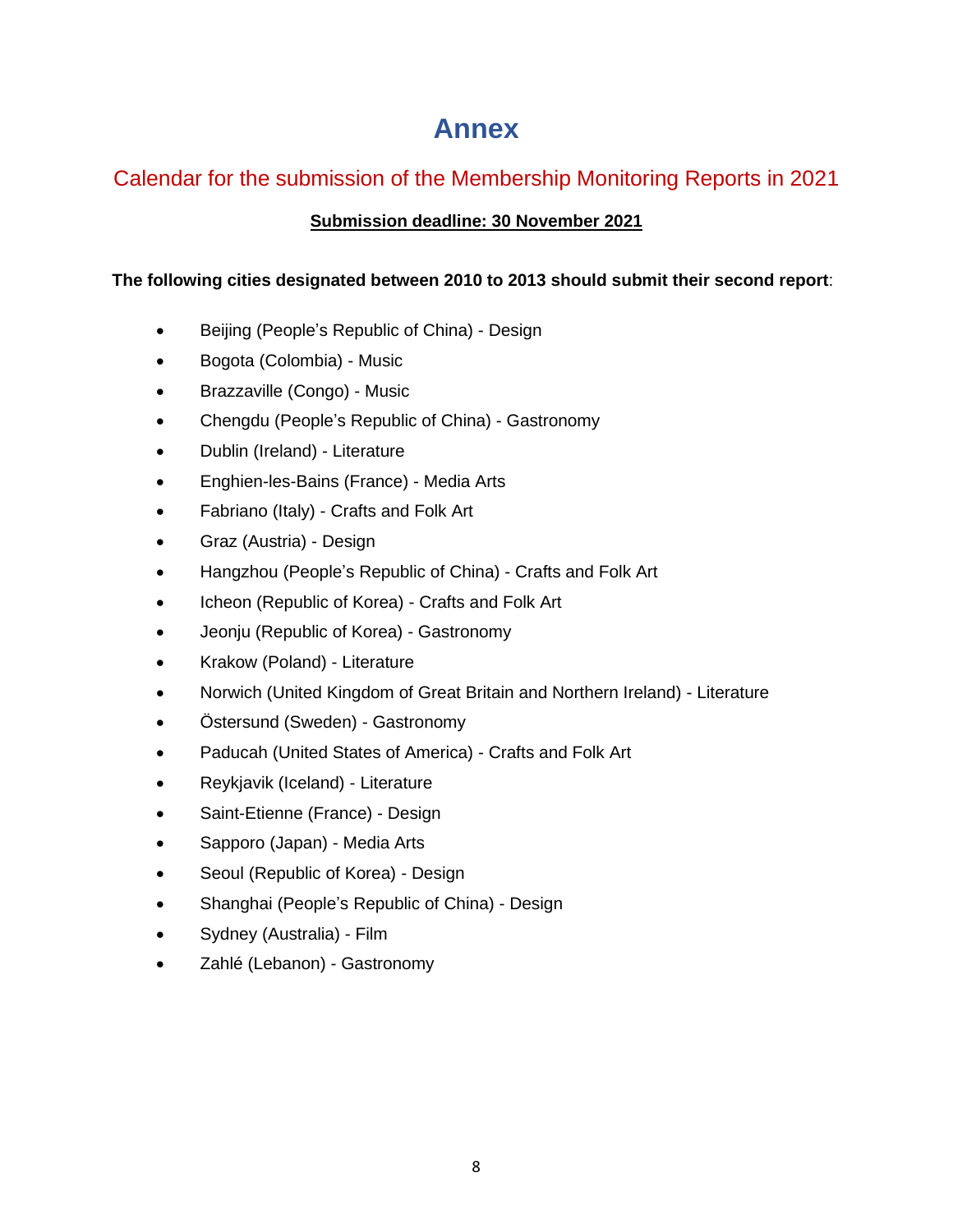#### **The following cities designated in 2017 should submit their first report:**

- Alba (Italy) Gastronomy
- Almaty (Kazakhstan) Music
- Amarante (Portugal) Music
- Auckland (New Zealand) Music
- Baguio city (Philippines) Crafts and Folk Art
- Barcelos (Portugal) Crafts and Folk Art
- Braga (Portugal) Media Arts
- Brasilia (Brazil) Design
- Bristol (United Kingdom of Great Britain and Northern Ireland) Film
- Brno (Czechia) Music
- Bucheon (Republic of Korea) Literature
- Buenaventura (Colombia) Gastronomy
- Cairo (Egypt) Crafts and Folk Art
- Cape Town (South Africa) Design
- Carrara (Italy) Crafts and Folk Art
- Changsha (People's Republic of China) Media Arts
- Chennai (India) Music
- Chiang Mai City (Thailand) Crafts and Folk Art
- Chordeleg (Ecuador) Crafts and Folk Art
- Cochabamba {Bolivia (Plurinational State of)} Gastronomy
- Daegu (Republic of Korea) Music
- Dubai (United Arab Emirates) Design
- Durban (South Africa) Literature
- Frutillar (Chile) Music
- Gabrovo (Bulgaria) Crafts and Folk Art
- Geelong (Australia) Design
- Guadalajara (Mexico) Media Arts
- Hatay (Turkey) Gastronomy
- Istanbul (Turkey) Design
- João Pessoa (Brazil) Crafts and Folk Art
- Kansas City (United States of America) Music
- Kolding (Denmark) Design